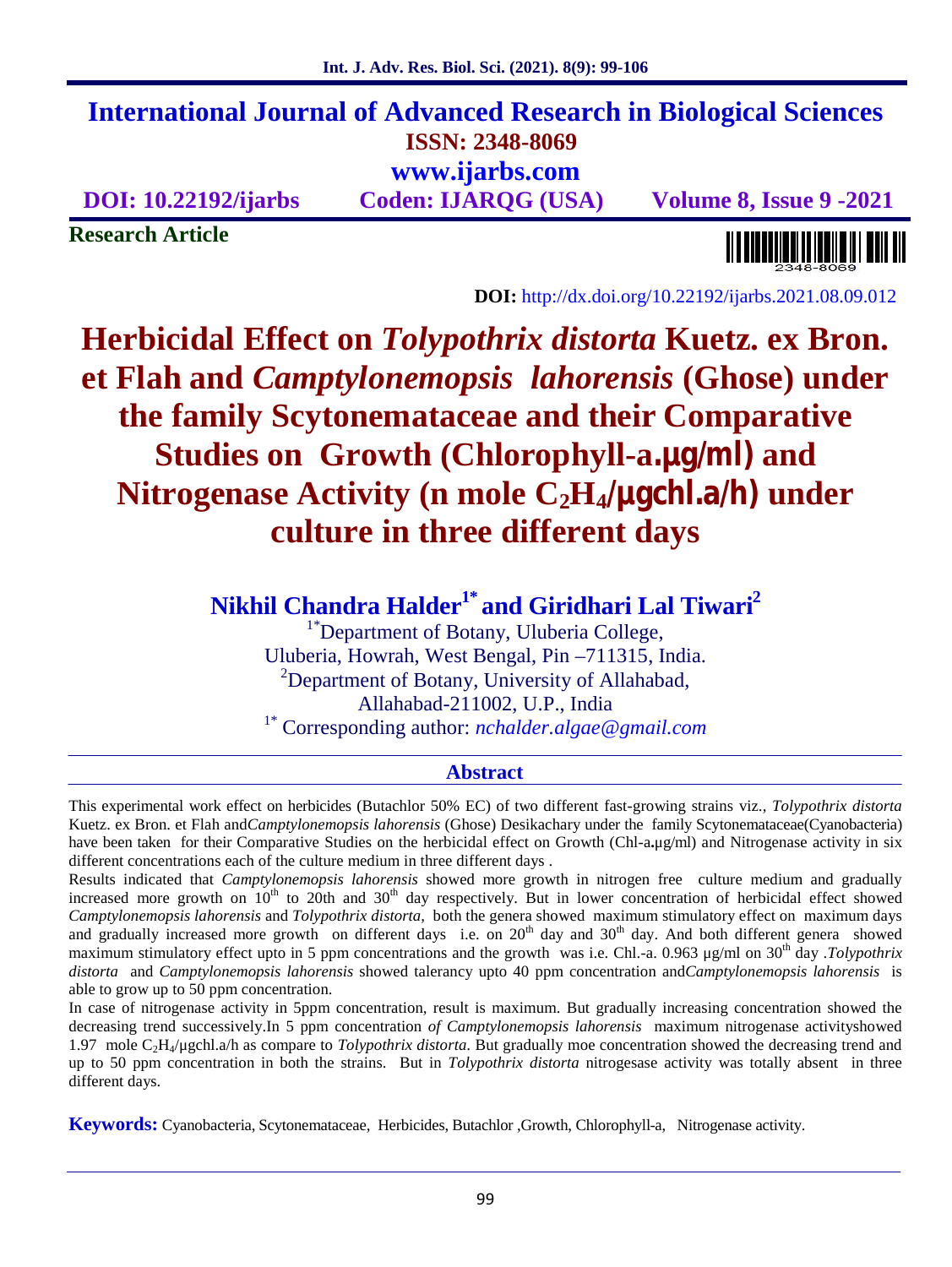### **1. Introduction**

Scytonematacean (Cyanobacteria) strains are very much common and for nitrogen fixing capacity present in moist rice fields. They contribute the nitrogen to development of soil health and ecology in many ways. About one third of the total yield herbicides and different diseases cause losses in crop yields losses in every year due to grass hoppers, gandhi- bugs and application of monocrotophos, diazinon, malathion,butachlor phosrate, quinophos, BHC, endrin, herbicides and diseases and these are also more effective. Among them herbicides of butachlor ,malathion and dimecron are generally used to control the pests. Indiscriminate application of agrochemicals (chemical fertilizers: N, P, K, Zn etc.), weedicides and pesticides by farmers in their agriculture fields to enhance the yield and to earn *more* money has created an alarming situations for agriculture sector. Unbalanced application of agrochemicals has greatly influenced the growth and population of microorganisms beneficial to agriculture. It is necessary to conserve these organisms by application of nutrient substances in balanced amount and also by using bio fertilizer in agriculture fields for Sustainable development of agriculture sector.

Therefore, our present study to select two fast growing and efficient nitrogen fixing strains have been taken for checking the herbicides or pesticides viz. Butachlor, to find out the precise effect on their growth and nitrogen fixation. They are *Tolypothrix distorta* and *Camptylonemopsis lahorensis* are very common and generally dominant in upland and moist lowland reice-field ecosystems.

## **2. Materials and Methods**

#### **2.1. Isolation and Maintain of the strains**

Our present study, more than 20 strains of the family Scytonemataceae, have been collected from the different natural soil samples of various fields of rice growing localities and out of which two different fast growing genera and species of *Tolypothrix distorta* Kuetz. ex Bron. et Flah and *Camptylonemopsis lahorensis* (Ghose) Desikacharyhave been taken for the present work. At last, two different genera were selected as fast-growing strains after comparing their chl-a μg/ml i.e., growth and Nitrogenase activity. A similar 10 ml required concentrations of Butachlor

(50% EC) of the particular inoculum was taken and pH was adjusted at 7.5 and grown in BG-11 medium (Stanier et. al., 1971). The streaking method was applied for isolation (Kaushik, 1987). Selected two samples were prepared and aseptically inoculated in  $28 \pm 2^{\circ}$ C and in 3000-4000 Lux light intensity under  $14/10$  LD upto 30 days.

#### **2.2. Morphological observation and identifications**

We were used by the Nikon and MOTIC microscopes with attaching photosystemsfor recording the morphological observations.

#### **2.3. Identification of these filamentous Cyanobacteria**

The isolated strains and taxonomic identifications were made by our present observations, Desikachary (1959), Komarek & Anagnostidis (1986,1988), and Tiwari et.al. and Tiwari (1972,1975 and 1979).

#### **2.4. Physiological studies**

**(a) Estimation chlorophyll-a (μg/ml):** Each of thethree replicates the inoculation of the two different strains were measured of chlo-a  $\mu$ g/ml on 10<sup>th</sup> day, 20<sup>th</sup> day and  $30<sup>th</sup>$  day respectfully.

**(b) Determination of Nitrogenase activity:** According to Assay (Kaushik and Venkataraman-1983 using Gas Chromatograph (Amil- Nucon model-5700) with para pack N and T columns (Stewart et al., 1967) the Nitrogenase activities were measured in terms of Acetylene Reduction assay value .In the laboratory, in 3 replicates in each in nitrogen-deficient liquid medium Nitrogenase activities were analysed both the strains grown at the exponential stage of growth.

In total 15 ml capacity of Acetylene equivalent to 10% of the total air space was injected into glass vial . The vials reactions were stopped with sub-seals and incubated at  $28 \pm 2^0C$  under 3000 – 4000 lux light intensity for 120 minutes. The reaction was stopped with the injecting 0.1 ml of 50 % TCA (Trichloro acetic acid) . The gas phase was analyzed for ethylene and the activity was expressed as n mole  $C_2H_4/\mu$ g chl-a / h and it is also presented as n mole  $C_2H_4$  / μg vial /h. Experiments were performed by three replicates.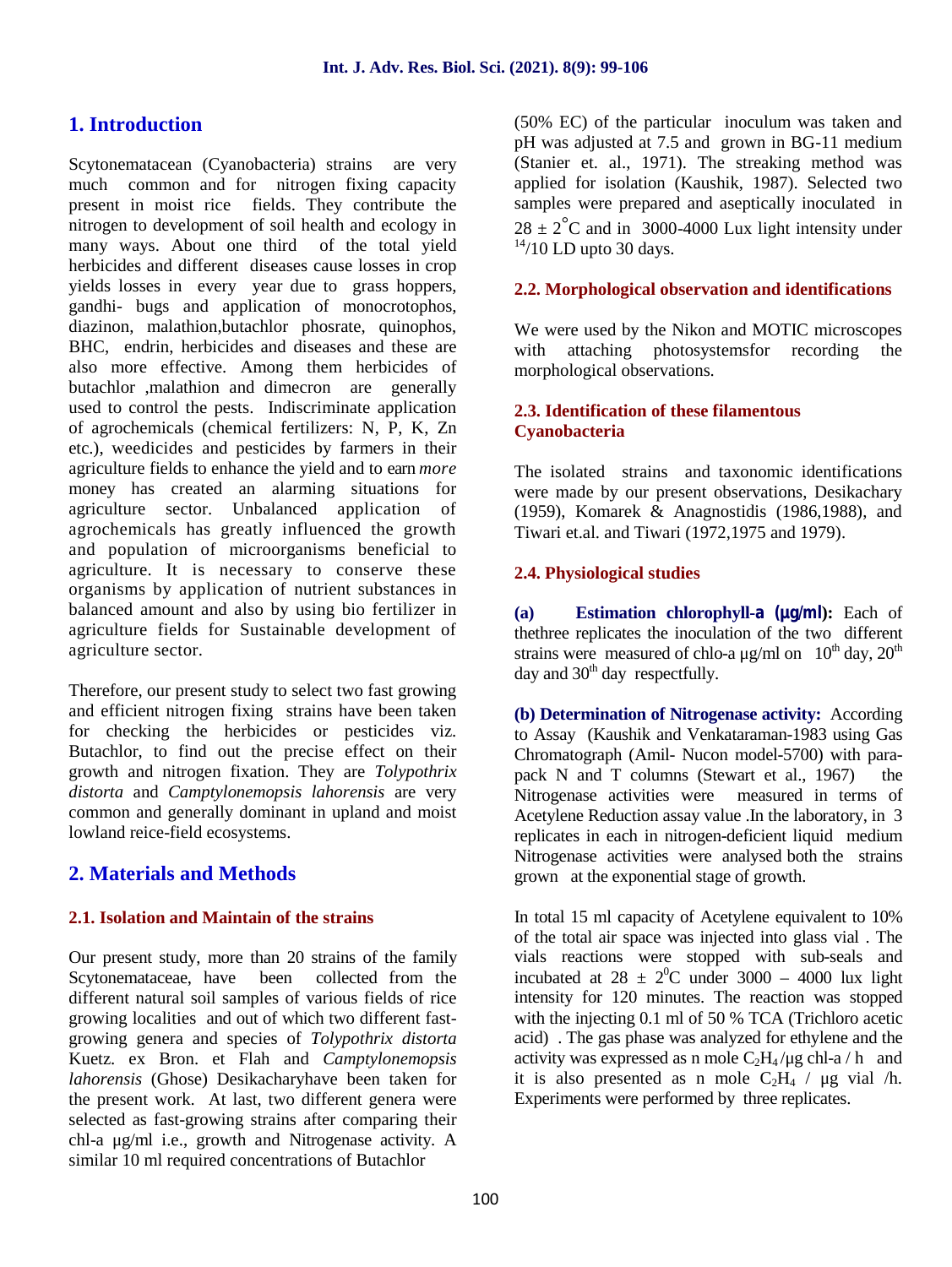## **3. Results**

#### **3.1.** *Tolypothrix distorta* **Kuetz. ex Bom. et Flah.**

#### **I. Estimation of Growth (Chlo-a μg/ml):**

Estimation of growth only upto 10 ppm concentration increasing but the maximum increase over the control was in 5 ppm on all the day. In 20 and 30 ppm, gradual inhibition was present and growth was quite absent in 50 ppm concentration. Further, it was observed that pesticidal effect was more on  $10<sup>th</sup>$  day than  $20^{th}$  and  $30^{th}$ day **(Table-1. Fig.1)**.

#### **3.2. Estimation of Nitrogenase activity:**

The nitrogenase activity gradually inhibited in terms of n mole C2H4/**μ**g chl-a/h in increasing concentrations on all days but in 5 and 10 ppm concentration. It has some increasing values from  $20<sup>th</sup>$  and  $30<sup>th</sup>$  day respectively. In 50 ppm, it was completely absent **(Table-2, Fig.2)**.

However, in terms of n mole  $C_2H_4/vial/h$  the increase in nitrogenase was present only in 5 ppm from 10th to 30th day and in 10 ppm concentration show the activity on  $20<sup>th</sup>$  to  $30<sup>th</sup>$  day. In remaining concentration, this pesticide causes gradually inhibitory effect and it was quite absent in 50 ppm concentration due to absent of growth **(Table-3)**.

| Table-1. Herbicidal effect on Growth (chl.-a. µg/ml) of Totypothrix distorta |                   |                    |                    |
|------------------------------------------------------------------------------|-------------------|--------------------|--------------------|
|                                                                              | $10^{th}$ Day     | $20^{th}$ Day      | $30th$ Day         |
| Cont.                                                                        | 0.195             | 0.243              | 0.417              |
| 5 ppm                                                                        | $0.243(+24.61\%)$ | $0.678(+179.01\%)$ | $0.963(+130.93\%)$ |
| $10$ ppm                                                                     | $0.221(+13.33\%)$ | $0.529(+117.67%)$  | $0.872(+109.11\%)$ |
| 20 ppm                                                                       | $0.104(-46.66\%)$ | $0.218(-10.28%)$   | $0.409(-41.91\%)$  |
| 30 ppm                                                                       | $0.083(-57.43\%)$ | $0.196(-19.34%)$   | $0.251(-24.61\%)$  |
| $50$ ppm                                                                     |                   |                    |                    |
| Growth absent.                                                               |                   |                    |                    |





|                                    | Table-2. Herbicidal effect on Nitrogenase activity (n mole $C_2H_4/\mu g$ /chl.a/h) of Tolypothrix distorta |                  |                  |
|------------------------------------|-------------------------------------------------------------------------------------------------------------|------------------|------------------|
|                                    | $10^{th}$ Day                                                                                               | $20th$ Day       | $30th$ Day       |
| Cont.                              | 1.48                                                                                                        | 0.93             | 0.82             |
| 5 ppm                              | $1.30(-12.61\%)$                                                                                            | $1.13(+21.50\%)$ | $1.06(+29.26%)$  |
| $10$ ppm                           | $1.22(-17.56%)$                                                                                             | $0.93(-3.22\%)$  | $0.86(+4.87%)$   |
| $20$ ppm                           | $1.07(-27.70\%)$                                                                                            | $0.74(-20.43%)$  | $0.51(-37.80\%)$ |
| 30 ppm                             | $0.82(-44.59%)$                                                                                             | $0.67(-27.95%)$  |                  |
| $50$ ppm                           |                                                                                                             |                  |                  |
| (---) nitrogenase activity absent. |                                                                                                             |                  |                  |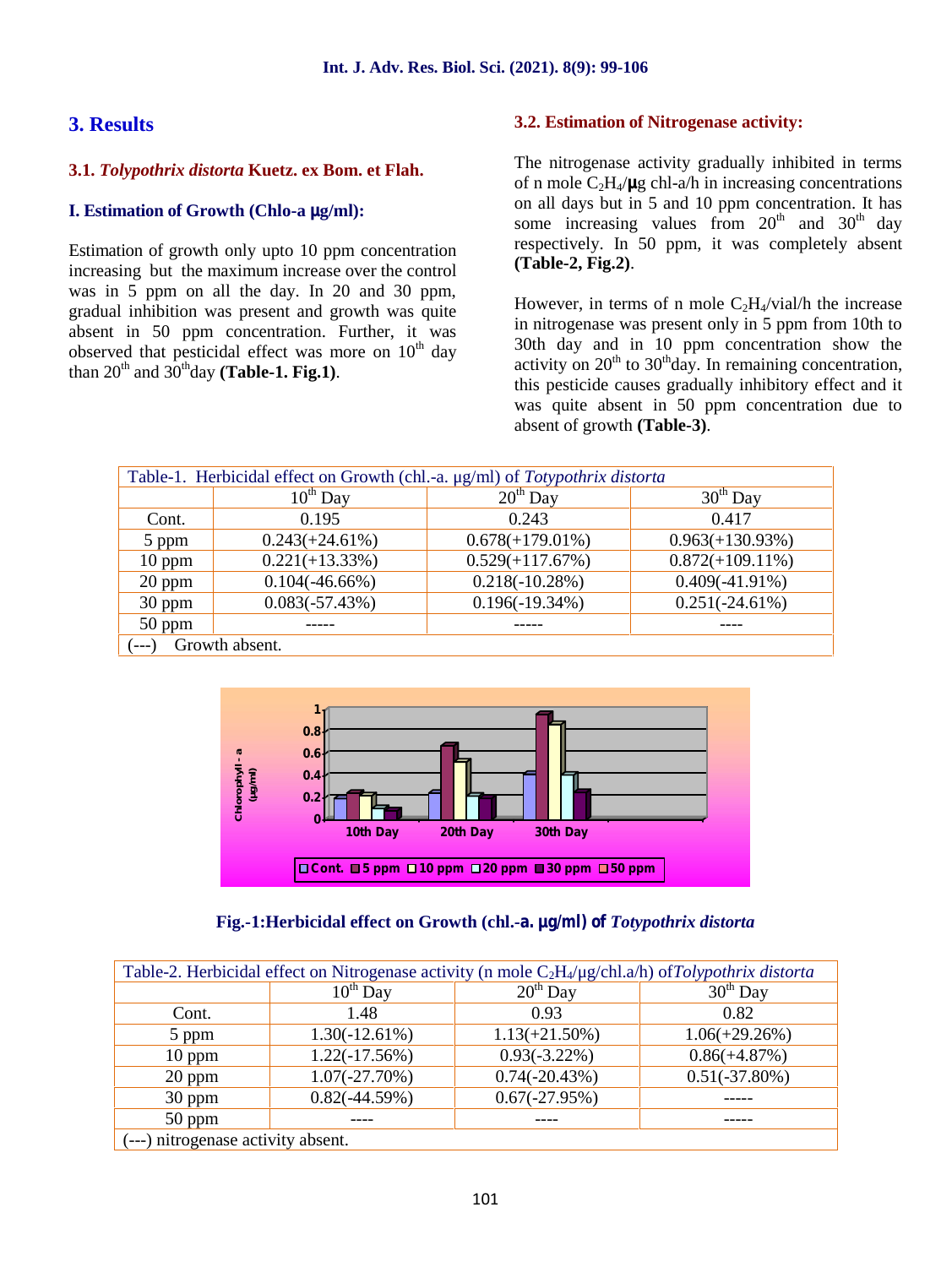**Int. J. Adv. Res. Biol. Sci. (2021). 8(9): 99-106**



#### **Fig.-2: Herbicidal effect on Nitrogenase activity (n mole C2h2/μgchl.a/h) of** *Tolypothrix distorta*

|          |                              |                   | Table-3. Herbicidal effect on Nitrogenase activity (n mole $C_2H_4/vial/h$ ) of Tolypothrix distorta |
|----------|------------------------------|-------------------|------------------------------------------------------------------------------------------------------|
|          | $10^{th}$ Day                | $20th$ Day        | $30th$ Day                                                                                           |
| Cont.    | 2.88                         | 2.25              | 03.41                                                                                                |
| 5 ppm    | $3.15(+09.37%)$              | $7.66(+240.44\%)$ | $10.20(+199.12\%)$                                                                                   |
| $10$ ppm | $2.69(+06.59%)$              | $4.76(+111.55%)$  | $07.49(+119.64\%)$                                                                                   |
| 20 ppm   | $1.11(-61.45%)$              | $1.61(-28.44\%)$  | $02.08(-39.00\%)$                                                                                    |
| 30 ppm   | $0.68(-76.38%)$              | $1.31(-41.77%)$   | $01.00(-70.67%)$                                                                                     |
| 50 ppm   |                              |                   |                                                                                                      |
| $(--1)$  | nitrogenase activity absent. |                   |                                                                                                      |



#### **Fig.-3: Herbicidal effect on Nitrogenase activity (n mole C2H4/vial/h) of***Tolypothrix distorta*

#### **3.3.** *Camptylonemopsis lahorensis* **(Ghose) Desikachary**

**I. Growth (Chlo-a μg/ml):** The present **Growth** showed increasing tendency only upto in 10 ppm concentration on  $10^{th}$ ,  $20^{th}$  and  $30^{th}$  day. But on  $30<sup>th</sup>$ day, 20 ppm concentration also has some increase (01.57%) over the control. Otherwise, from 20 ppm, it was gradually inhibited in higher concentration. However, alga was showing negative result in 50 ppm concentration of butachlor **(Table-4, Fig.3)**.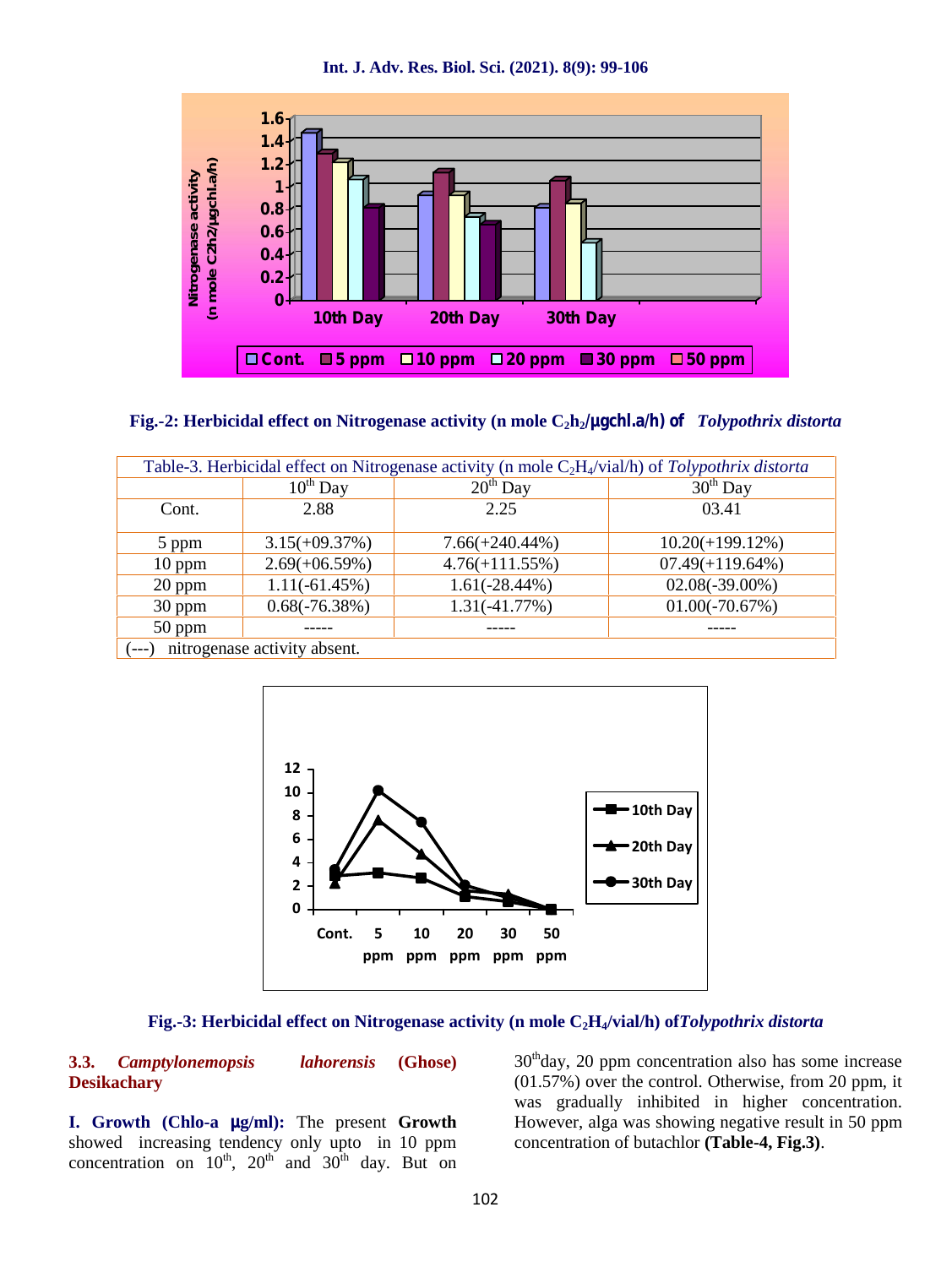**II. Nitrogenase activity:** The result in terms of n mole C2H4/**μ**g chl.-a/h throughout inhibition was present upto 20 ppm concentration and completely absent in 30 and 50 ppm concentration. However, it was also observed that trend inhibition was gradually lower on 30th day in each concentration as compared to 10th and 20th day **(Table-5, Fig.4)**.

In terms of n mole  $C_2H_4/vial/h$  was also showing similar trend of results in all concentrations except on 20th & 30th day result in 5 ppm concentration. **(Table-6)**.

| Table- 4. Herbicidaleffect on Growth (chl-.a µg/ml) of <i>Camptylonemopsis lahorensis</i> |                   |                   |                   |
|-------------------------------------------------------------------------------------------|-------------------|-------------------|-------------------|
|                                                                                           | $10^{th}$ Day     | $20^{th}$ Day     | $30th$ Day        |
| Cont.                                                                                     | 0.261             | 0.452             | 0.572             |
| 5 ppm                                                                                     | $0.390(+49.41\%)$ | $0.549(+21.46%)$  | $0.690(+20.62\%)$ |
| $10$ ppm                                                                                  | $0.345(+32.18%)$  | $0.482(+06.63\%)$ | $0.653(+14.16%)$  |
| 20 ppm                                                                                    | $0.184(-29.50\%)$ | $0.347(-23.23%)$  | $0.581(+01.57%)$  |
| 30 ppm                                                                                    | $0.162(-37.93\%)$ | $0.319(-29.42\%)$ | $0.479(-16.25%)$  |
| $50$ ppm                                                                                  | $0.114(-56.32\%)$ | $0.216(-52.21\%)$ | $0.270(-51.54%)$  |
| Growth absent.<br>'---'                                                                   |                   |                   |                   |



**Fig.-4: Herbicidaleffect on Growth (chl-.a μg/ml) of** *Camptylonemopsis lahorensis*

|                                       |                  | Table-5. Herbicidal effect on Nitrogenase activity (n mole $C_2H_4/\mu$ g chl. a/h) of <i>Camptylonemopsis</i> |                 |
|---------------------------------------|------------------|----------------------------------------------------------------------------------------------------------------|-----------------|
| <i>lahorensis</i>                     |                  |                                                                                                                |                 |
|                                       | $10^{th}$ Day    | $20th$ Day                                                                                                     | $30th$ Day      |
| Cont.                                 | 1.89             | 1.47                                                                                                           | 1.21            |
| 5 ppm                                 | $0.82(-56.6\%)$  | $1.40(-4.76%)$                                                                                                 | $1.19(-1.65%)$  |
| $10$ ppm                              | $0.68(-64.02\%)$ | $0.73(-50.34%)$                                                                                                | $0.93(-23.14%)$ |
| $20$ ppm                              | $0.62(-67.19%)$  | $0.62(-57.82%)$                                                                                                | $0.76(-37.19%)$ |
| 30 ppm                                |                  |                                                                                                                |                 |
| $50$ ppm                              |                  |                                                                                                                |                 |
| nitrogenase activity absent<br>$---)$ |                  |                                                                                                                |                 |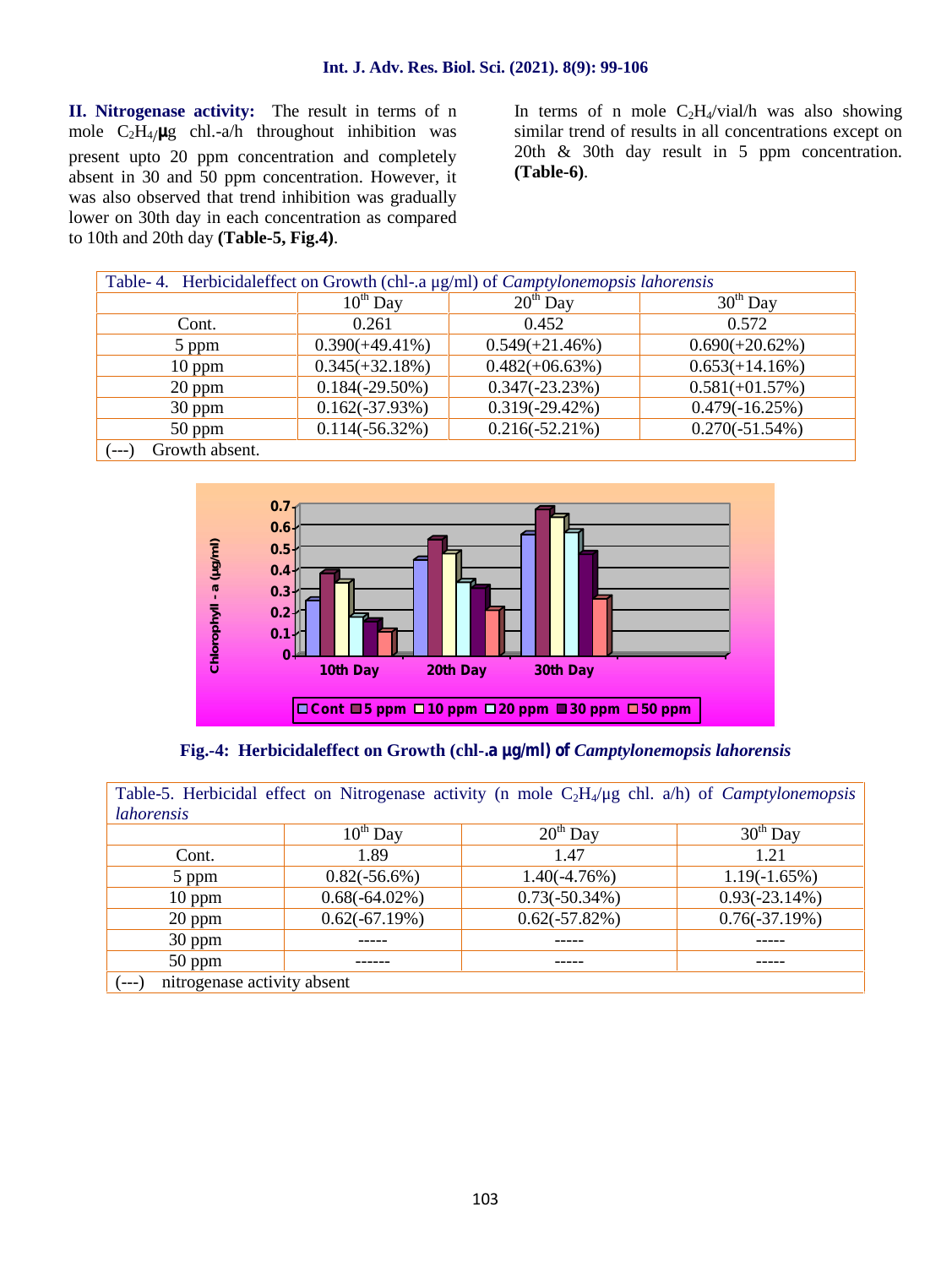

#### **Fig-.5: Herbicidaleffect on Nitrogenase activity (n mole C2H4/μg chl a/h) of** *Camptylonemopsis lahorensis*

|                   | Table-6. Herbicidal effect on Nitrogenase activity (n mole $C_2H_4/Vial/h$ ) of <i>Camptylonemopsis</i> |                |                  |
|-------------------|---------------------------------------------------------------------------------------------------------|----------------|------------------|
| <i>lahorensis</i> |                                                                                                         |                |                  |
|                   | $10^{th}$ Day                                                                                           | $20th$ Day     | $30th$ Day       |
| Cont.             | 4.93                                                                                                    | 6.6            | 6.92             |
| 5 ppm             | $3.19(-35.29%)$                                                                                         | $7.6(+15.15%)$ | $8.21(-18.64\%)$ |
| $10$ ppm          | $2.34(-52.53%)$                                                                                         | $3.5(-46.96%)$ | $6.07(-12.28%)$  |
| 20 ppm            | $1.14(-76.87%)$                                                                                         | $2.1(-68.18%)$ | $4.41(-36.27%)$  |
| 30 ppm            |                                                                                                         |                |                  |
| 50 ppm            |                                                                                                         |                |                  |
| $(---)$           | nitrogenase activity absent                                                                             |                |                  |



#### **Fig.-6: Herbicidal effect on Nitrogenase activity (n mole C2H<sup>4</sup> / Vial/h) of** *Camptylonemopsis lahorensis*

#### **4. Discussion**

Anand and Veerappand (1980) have observed the effect of different concentration of dimecron on *Anabaena vaginicola, Cylindrospermum muscicola* and *Nostoc entophytum* and only one strain of *Scytonema.* Previously Tiwari and Pandey (1981) observed that the stimulatory effect of 5 ppm concentration of butachlor on growth of *Nostoc calcicola* and inhibitory at 7 ppm concentration. Roy Choudhury and Kaushik (1986) had not observed that any effect on growth and Chlorophyll-a synthesis of *Tolypothrix ceylonica and Scytonema cinnatum* at 10 ppm concentration treatment, but its higher concentration than that developed marked inhibition.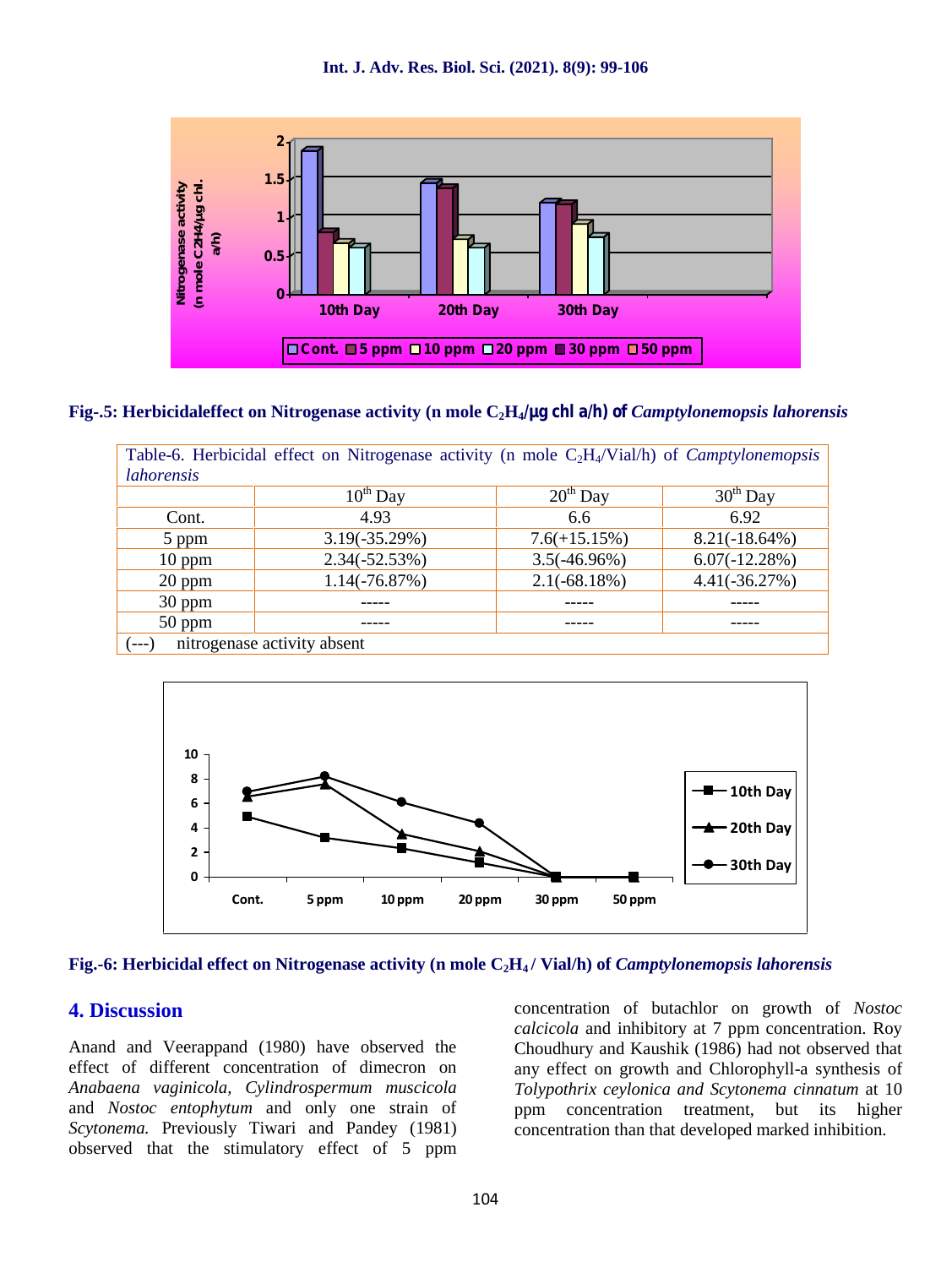Dikshit and Tiwari (1990) noted inhibition in chlorophyll-a of *Anabaena variabilis, Aulosira implexa* var. *tenuis, Aulosira fertilissima var. tenuis, Scytonema chiastum* and *S. stuposum* in presence of 100 ppm concentration of cyathion (malathion) and their growth was completely absent in it 200 ppm concentration except *S. chiastum*.

Kolte and Goyal (1990) also did not found any adverse effects on the nitrogenase activity of *Calothrix marchica* in presence of subnormal, normal and supernormal concentration of the present pesticide. Nagpal and Goyal (1992) found more comparability of butachlor with *Anabaena oryzae, A. anomala, N. paludosum and N. calcicola* except *A. anomala* which did not grow beyond 10 ppm concentration.

Zargar and Dar (1990) again reported that 70 ppm concentration of butachlor was not effective for nitrogen content dry biomass, chlorophyll-a content and heterocyte differentiation but its higher concentration (90 and 110 ppm) created marked reduction in all the parameters.

Halder. N.C. et.al. (2010) studied on*Scytonema chiastum*, *Scytonema bewsii, Tolypothrix distorta* and*Camptylonemopsis lahorensis*for different effect onDimecron their growth and nitrogenase activity.The results of this pesticidal effect of Dimecron (50% EC) *Tolypothrix distorta* have more tolerance of higher concentrationin 30ppm upto 30 days. Whereas other strain i.e. *Camptylonemopsi lahorensis* has increased growth only upto 20 ppm concentration upto  $30<sup>th</sup>$  day.

The present results of Butachlor (50% EC) indicates that it develops stimulation in higher concentration their tolerancy is more in *Camptylonemopsis lahorensis* which is upto 50 ppm concentration. Thus according to tolerance *Camptylonemopsis lahornsis* is the better strain but for stimulatory effect than others.

Nitrogenase activity in terms of per n mole  $C_2H_4\mu$ g chl a/h *Tolypothrix distorta* is the better strain which shows the ARA value even upto 30 ppm concentration of butachlor because other strains performe activity only upto 20th day. Although these values are lower than the control's values. *T. distorta* has higher values than the control in 10 ppm on 30th day and in 5 ppm on 10th to 30th day. While others have no stimulation in their nitrogenase activity in treated replicates. Further its values in terms of n mole  $C_2H_4$  vial/h are also in higher concentrations (upto 30 ppm) only in *Tolypothrix distorta* which has higher values than the control in 10 ppm on 20th and 30th day and in 5 ppm on 10th to 30th day. The maximum increase over the control was in 5 ppm concentration.

Thus the our present study will be more useful in this respect.

## **5. Conclusion**

The present results indicate that *Camptylonemopsis lahorensis* showed more growth in nitrogen free culture medium and gradually increased more growth on  $10^{th}$  to 20th and  $30^{th}$  day respectively. But in lower concentration of herbicidal effect showed *Camptylonemopsis lahorensis and Tolypothrix distorta,* both the genera showed maximum stimulatory effect on maximum days and gradually increased more growth on different days i.e. on  $20<sup>th</sup>$ day and 30th day respectively. *Tolypothrix distorta* maximum stimulatory effect in 5 ppm concentrations showed maximum growth i.e. Chl.-a. 0.963 μg/ml on  $30<sup>th</sup>$  day.

But gradually increasing concentration showed the decreasing trend up to in 50 ppm concentration in both the strains. But in *Tolypothrix distorta* nitrogesase activity was totally absent on  $10^{th}$ , 20th and  $30^{th}$  days respectively.

Results of Herbicides or butachlor indicated that it develops stimulation in higher concentration and tolerancy is more in *Camptylonemopsis lahorensis,* which is maximum and upto 50 ppm concentration. Thus according to tolerance *Camptylonemopsis lahornsis* is the better strain than *Tolypothrix distorta.*

## **Conflict of Interest**

The authors of this paper have no conflict of interest.

## **References**

- Agardh, C.A. 1848 Species, genera et ordines algarum.
- Anand, N. and Veerappan B. 1980 Effect of pesticides and fungicides on blue-green algae. Phykos, 19:210-212.
- Chandra Bhan 1993 Studies on the effect of dimecron on *Anabaena, Nostoc* and *Scytonema*; D. Phil thesis pp, 59-68.Allahabad University, Allahabad, U.P.